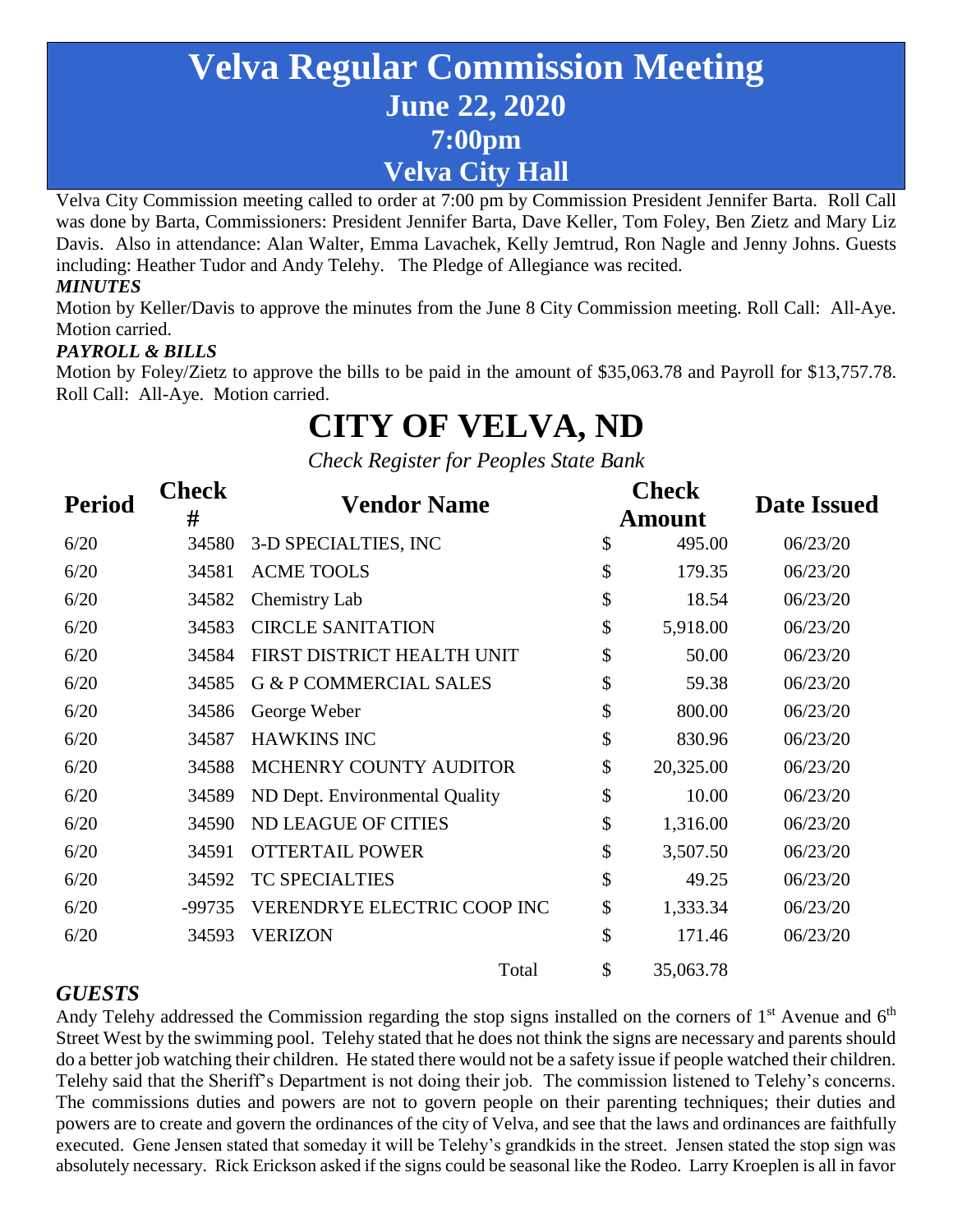of the stop signs and speed bumps for that area. Hollenbeck asked when the kid was hit. Discussion ensued on where the speed bumps were going to go. Ashley Pine stated it is more than rodeo traffic and the signs should be up year round. Barta asked if the Commission wanted to do anything on the issue.

#### *NEW BUSINESS*

No new business.

#### *OLD BUSINESS*

Johns contacted the City Attorney and discussed the strip annexation request from the last meeting. VanGrinsven mentioned that there was really not a good access point. Discussion ensued with City Engineer. Johns is to call the County Recorder's office to discuss the issue.

#### *ENGINEERING*

#### *REPORTS OF THE PRESIDENT/FINANCE COMMISSIONER*

Barta presented Chapter 14 of the Ordinance Code, including a resolution regarding Mobile Food Units. Davis/Foley made a motion to approve the 1<sup>st</sup> reading of Chapter 14 and resolution. Roll Call: Foley, Keller, Davis, Barta – Aye; Zietz – Nay. Motion Carried.

Davis/Zietz made a motion to approve the 1<sup>st</sup> reading of Chapter 2 of the Ordinance Code including resolution 3-102. Roll Call: Foley, Keller, Davis, Barta, Zietz – Aye. Motion Carried.

The proposal given by Main Electric for the installation of the radar signs by the school was discussed. Barta received a grant from the Velva Fire Department for radar signs for the safety of the children at the school back in January. Discussion ensued on purchasing one more sign to be placed in the vicinity of the swimming pool. Keller/Foley made a motion to accept the proposal with the addition of one more radar sign to be placed at the commission's discretion. Roll Call: All – Aye. Motion Carried.

Discussion ensued on the street sign replacement project. Barta asked if the signs being taken down could be sold to the public. Walter stated that the city could post "public property" for sale. Zietz/Davis made a motion to sell the street signs for \$10 a piece on a first come first serve basis, once all of the signs have been replaced. Roll Call: Zietz, Davis, Barta, Keller – Aye. Foley – No. Motion Carried.

#### *REPORTS OF OFFICERS*

**Water Commissioner**: Zietz has been working with the city engineers and vendors regarding some posts and comments on Facebook pertaining to the city's hard water. Zietz stated that the city has never failed a test through the state, and throughout the majority of the state of North Dakota there is hard water. He was given quotes to add a water softening system to the current city water plant; quotes varied, however, the ultimate cost would be approximately \$500,000 on a city assessment to install a water softener. Zietz stated that hard water vs. soft water is a preference, and if an owner's preference is soft water, then they should purchase a water softener. The only alternative is a special assessment for city residents. Zietz also stated that the CCR (Consumer Confidence Report) is always available at the city office and that he would like it posted on Facebook/city website. Zietz stated he is extremely proud of the job the Public Works department does to provide the city with safe, quality water. Zietz thanked the NDRWSA employees who came and gave a demonstration last week. Zietz stated that the repair at the lagoon was completed today. Zietz made a recommendation to increase the bulk water fee as he does not think it is fair that the bulk tank is cheaper than the current billed usage cost. Zietz/Davis made a motion to increase the bulk water fill rate to \$2.00/100 gallons. Roll Call: All – Aye. Motion Carried.

**Street Commissioner**: Davis stated that the street repair project will begin the 3<sup>rd</sup> week in July. Davis discussed vehicles on the streets, blocking views around corners and trailers not being connected to vehicles per the current ordinance. Davis stated that weed spraying on the streets and right of ways have been done and it looks good. Discussion ensued on the curb painting project and the estimated start date.

**Cemetery Commissioner**: Keller stated that he would like to work into the budget a bigger mower for the cemetery and DOT right-of-way. Keller will remove flowers from the cemetery as soon as possible.